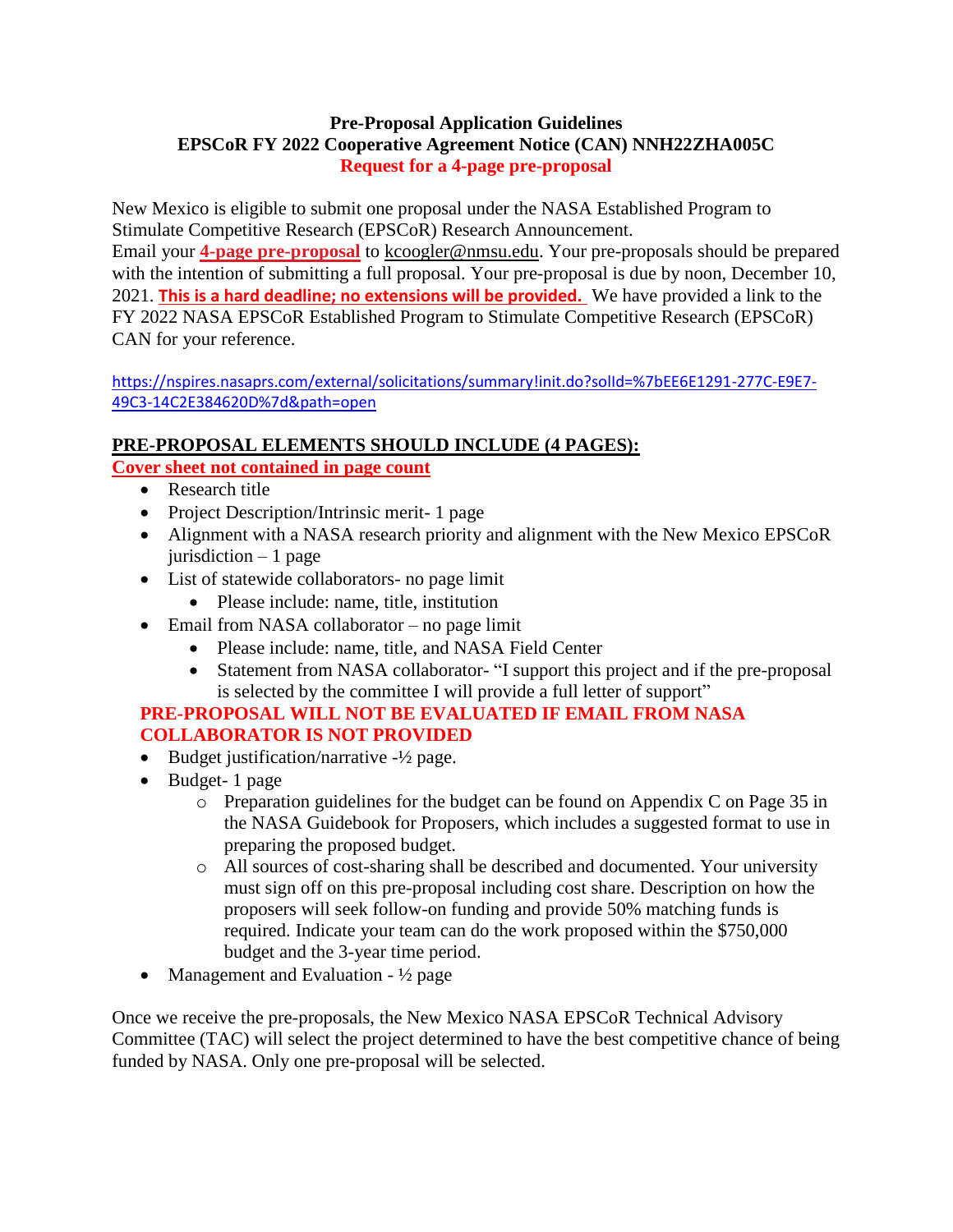The purpose of NASA EPSCoR is to establish research programs that will make significant contributions to the strategic research and technology development priorities of one or more of the four NASA Mission Directorates, Office of Chief Technologist, and/or one or more of the NASA's nine Field Centers, plus the Jet Propulsion Laboratory; and contribute to the overall research infrastructure, science and technology capabilities, higher education, and economic development of New Mexico.

'Each NASA EPSCoR project shall perform scientific and/or technical research in areas that support NASA's strategic research and technology development priorities. Proposals shall emphasize developing capabilities to compete for funds from NASA and non-NASA sources outside of EPSCoR. *The projects shall move increasingly towards gaining support from sources outside NASA EPSCoR* by aggressively pursuing additional funding opportunities offered by NASA, industry, other federal agencies, and other sources' (p. 9, solicitation).

The intent of NASA EPSCoR is to support emerging research program in the state, it is not intended to support fully mature programs.

A Science and Technology Plan for New Mexico's Future for your review is available at

## <http://www.itpnm.com/NMS&TPlanDecember2015.pdf>

*Note* that the NM Economic Development Department, Office of Science & Technology has not yet to put together an updated S&T Plan for New Mexico.

The NM NASA EPSCoR program supports research of interest to the NM Economic Development Department (EDD). Among key industries identified by the EDD are: Aerospace and defense, biosciences, sustainable agriculture, intelligent manufacturing, and cybersecurity. <https://edd.newmexico.gov/choose-new-mexico/key-industries/>

Prior EPSCoR awards are posted on the NASA New Mexico EPSCoR jurisdiction website for your review at: [http://nmnasaepscor.com/#](http://nmnasaepscor.com/) under the 'Projects' tab. These proposals along with the NASA Guidebook for Proposers (2021), NASA Strategic Plan (2018) and NASA 2020 Technology Taxonomy are useful tools to help you prepare for this announcement. Please take time to familiarize yourself with these documents if you intend to submit a proposal under this new announcement.

Current Awards Include:

- [Autonomous](http://www.nmspacegrant.com/infrared_development_for_insitu_organic_detection.php) Structural Composites for Next Generation Unmanned Aircraft Systems
- In Orbit Structural Health Monitoring of Space Vehicles
- Next Generation Additive Manufacturing for Space Applications
- Efficient Microgravity Heat and Mass Transfer with no Moving Parts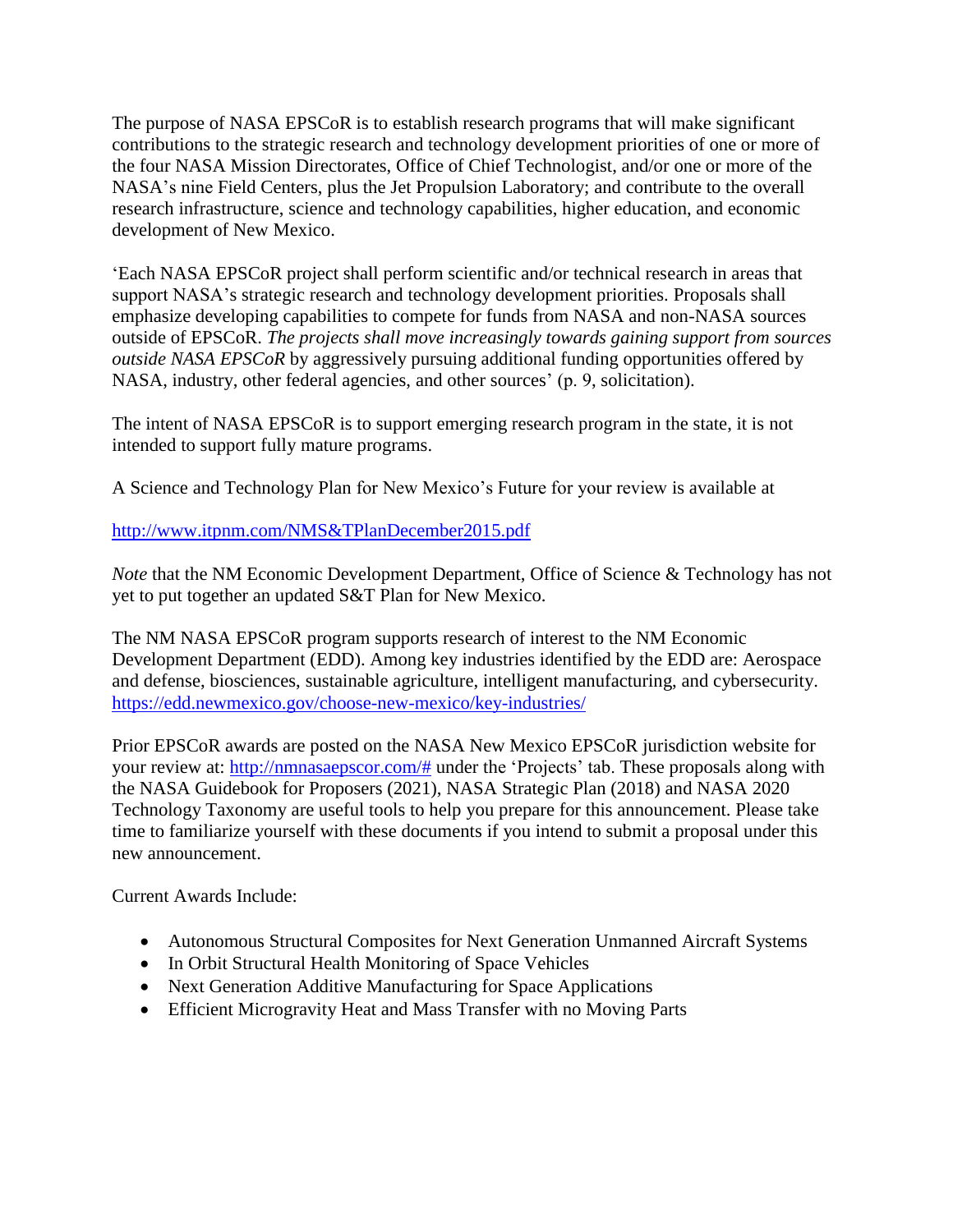#### NASA Guidebook for Proposers (2021) can be reviewed at:

[https://www.nasa.gov/sites/default/files/atoms/files/2021\\_ed.\\_nasa\\_guidebook\\_for\\_proposers.pdf](https://www.nasa.gov/sites/default/files/atoms/files/2021_ed._nasa_guidebook_for_proposers.pdf)

The members of the TAC are chosen to represent the three research universities: NMSU, UNM, and NM Tech., and other institutions of higher education in the state. They are members of a statewide body of collaborators and also include external evaluators. As this is a statewide program; NASA requires the lead institution to involve research universities statewide. The full proposal is submitted to NASA where they are competitively reviewed. The role of the NM EPSCoR TAC is to assure the proposal most likely to be awarded is well written, feasible and the project is well structured before it is sent forward to NASA.

'The NASA EPSCoR Jurisdiction Director will serve as the managing Principal Investigator (PI) for the award, providing leadership and administrative direction for the team from an oversight role. The submitting and awardee institution will be that of the NASA EPSCoR Jurisdiction Director, who is responsible for oversight and overall administrative management of the project to assure compliance with NASA EPSCoR' (p. 8, solicitation).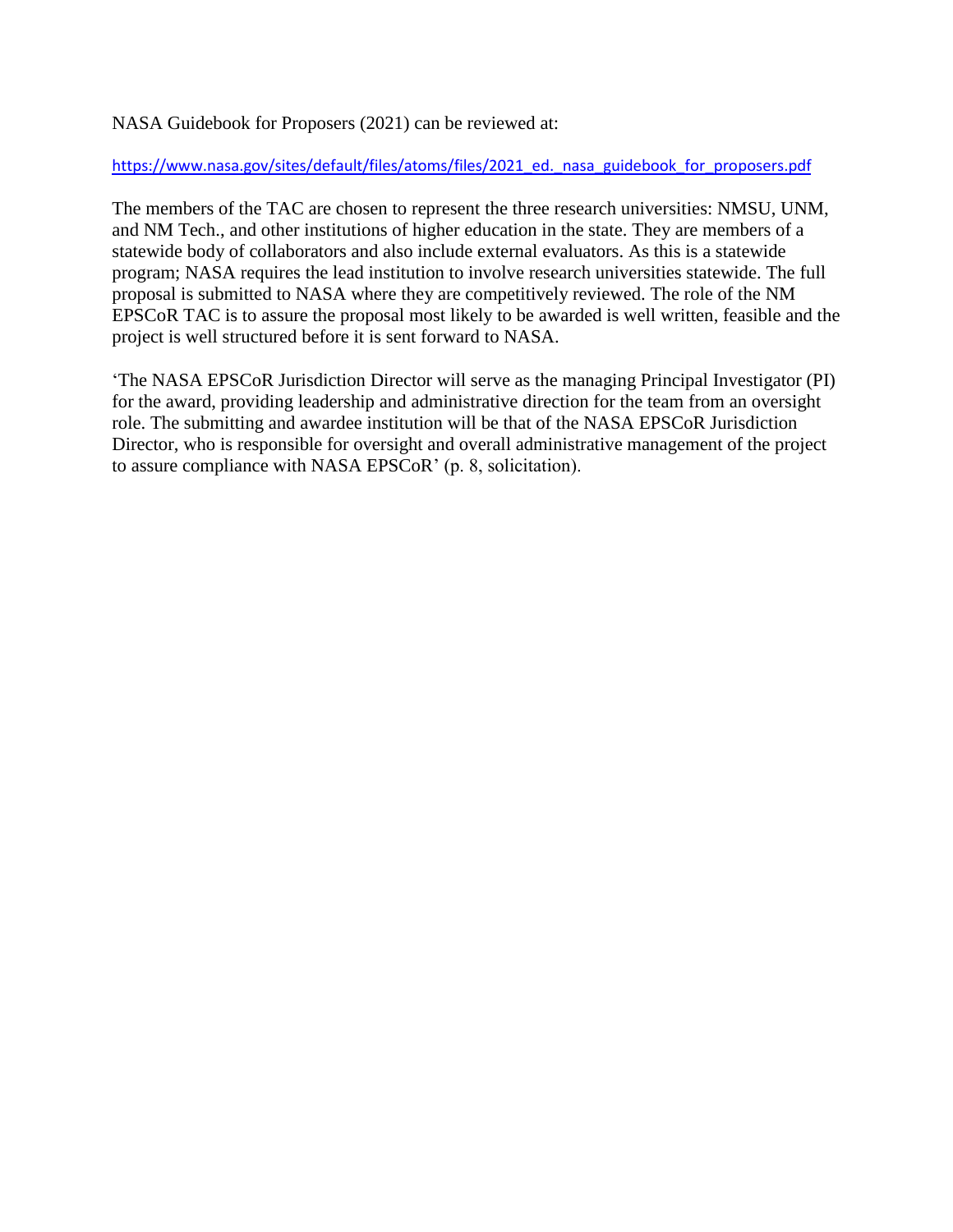#### **PRE-PROPOSAL EVALUATION:**

This section is meant to help you understand the big items that will make your proposal successful not only in the Pre-Proposal process, but also help you prepare for and to write the full proposal should your proposal be selected by the TAC. **Pre-Proposal evaluation will be based on: Intrinsic Merit; NASA Alignment and Partnerships; Management and Evaluation; Budget Justification: Narrative and Details**

# **Evaluation Criteria**

# **Intrinsic Merit – 35%**

- Proposed research shall have clear goals and objectives; address the expectations described in the announcement; and be consistent with the budget, effectively utilize the program management, and demonstrate a high probability for successful implementation.
- Proposals shall provide a detailed narrative of the proposed research activity, including the scientific and/or technical merit of the proposed research, unique and innovative methods, approaches, concepts, or advanced technologies, and the potential impact of the proposed research on its field.
- Existing research proposals shall provide baseline information about current research activities within the jurisdiction in the proposed research area, including projects currently funded under NASA EPSCoR.
- If the proposed research represents a new direction for the jurisdiction, the technical team's ability to conduct the research shall be explained. Other relevant research and technology development programs within the jurisdiction shall also be included.

### **NASA Alignment and Partnerships – 35%**

- Proposals shall discuss the value of the proposed research to NASA and the jurisdiction research priorities.
- Proposals shall describe the use of NASA content, people, or facilities in the execution of the research activities.
- Proposals shall describe current and/or previous interactions, partnerships, and meetings with NASA researchers, engineers, and scientists in the area of the proposed research, and discuss how future partnerships between the institution's researchers and personnel at the Mission Directorates, Centers, and/or JPL will be fostered.
- The name(s) and title(s) of NASA researchers with whom the proposers will partner shall be included. NASA shall consider the utilization of NASA venues for recipients to publish their accomplishments.
- Proposals shall articulate clearly how the proposed research activities build capacity in the jurisdiction.
- In particular, proposers shall explain how this proposed research is related to the strategic plan for NASA EPSCoR-related research in the jurisdiction.
- Proposals shall state how they plan to develop research competitiveness both in the jurisdiction and nationally.
- Proposals shall delineate mechanisms for building partnerships with universities, industry, and/or other government agencies to enhance the ability of the jurisdiction to achieve its objectives, to obtain and leverage sources of additional funding, and/or to obtain essential services not otherwise available.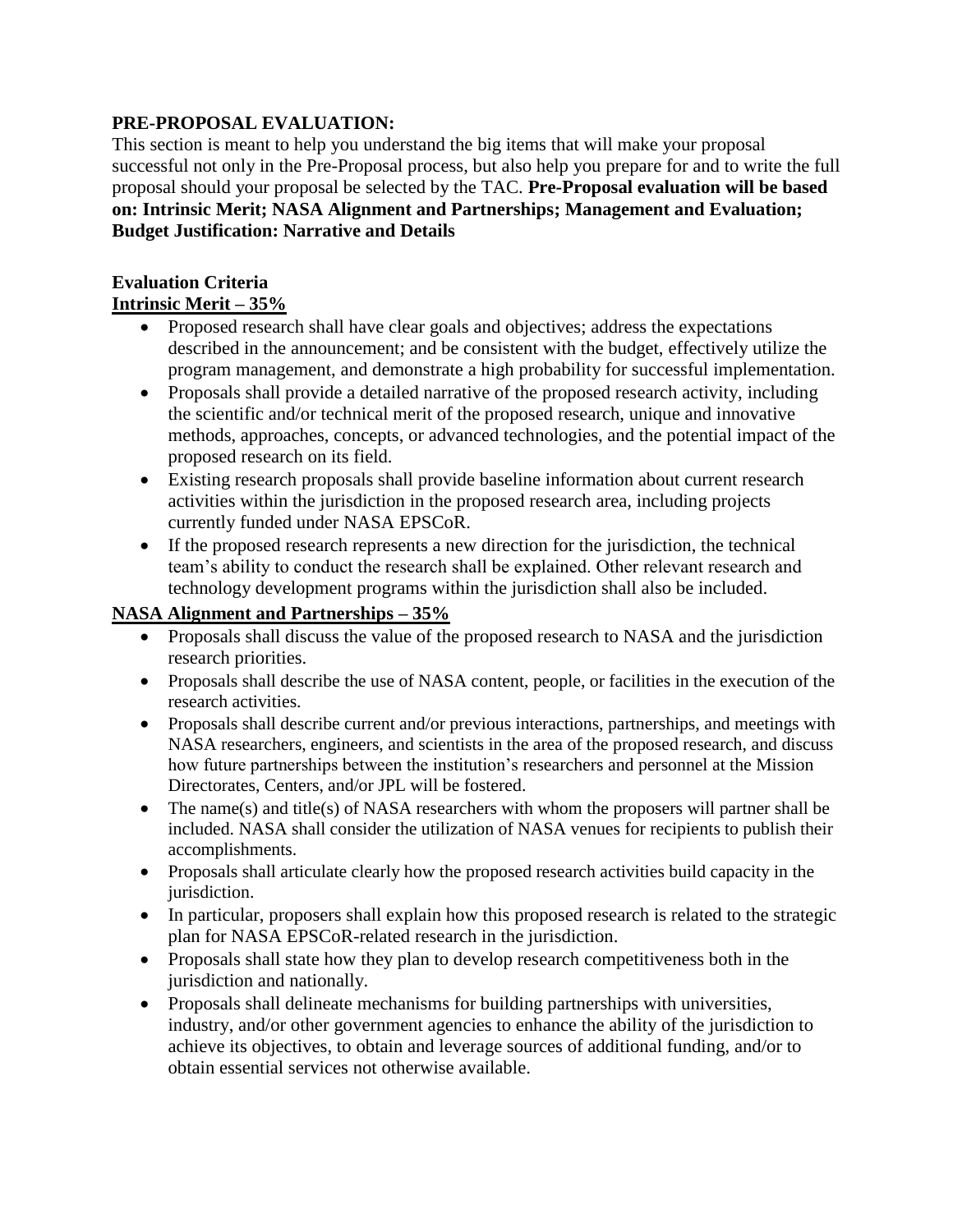## **Management and Evaluation – 15% NOTE: The following information does not count toward the 15-page limit for the Scientific, Technical, or Management section of the table.**

This section shall describe the management structure for the proposed research and coordination with the jurisdiction's NASA EPSCoR project management. The following elements shall be included:

- Personnel: The proposal shall include a list of the personnel participating in this research program, including Principal Investigator, Science-Investigator, and all Co-Investigators, Research Associates, Post-Doctoral Fellows, Research Assistants, and other research participants. The credentials of the researchers are important; however, EPSCoR includes the concept of encouraging and helping new researchers.
- Research Project Management: A description of the Science-I's management structure of the proposed research project, and the extent to which the project's management and research team will lead to a well-coordinated, efficiently-managed, and productive effort shall be included.
- Multi-Jurisdiction Projects: If the proposed research is a collaboration between more than one NASA EPSCoR jurisdiction, one jurisdiction shall be identified as the lead with additional partners identified as sub-awardees. The proposal shall detail the interjurisdiction management structure of the proposed research project, including a list of the participating jurisdictions, and the participating universities and agencies within each jurisdiction. Multi-jurisdictional proposals shall not exceed the \$750,000 limit.
- Project Evaluation: Proposals shall document the intended outcomes and offer metrics to demonstrate progress toward and achievements of these outcomes. They shall discuss metrics to be used for tracking and evaluating project progress. Milestones and timetables for achievement of specific objectives during the award period shall be presented. The proposal shall describe an appropriate evaluation plan/process to document outcomes and demonstrate progress toward achieving objectives of proposed project elements. Evaluation methodology shall be based upon reputable models and techniques appropriate to the content and scale of the project. Projects shall implement improvements throughout the entire period of performance based on ongoing evaluation evidence.
- Results of Prior NASA EPSCoR Research Support: Examples of accomplishments commensurate with the managerial and administrative expectations of the award shall be provided. The EPSCoR Director will not be assessed on his/her expertise in the specific proposed research area since the Science-PI is tasked with managing the scientific/technical development progress. The following information shall be provided: the NASA EPSCoR award number(s), the title of the projects(s); and period(s) of performance; primary outcomes resulting from the NASA EPSCoR award, including a summary discussion of accomplishments compared to the proposed outcomes from the original proposal; coordination with the research and technical development priorities of NASA, and contribution(s) to the overall research capacity of the jurisdiction.